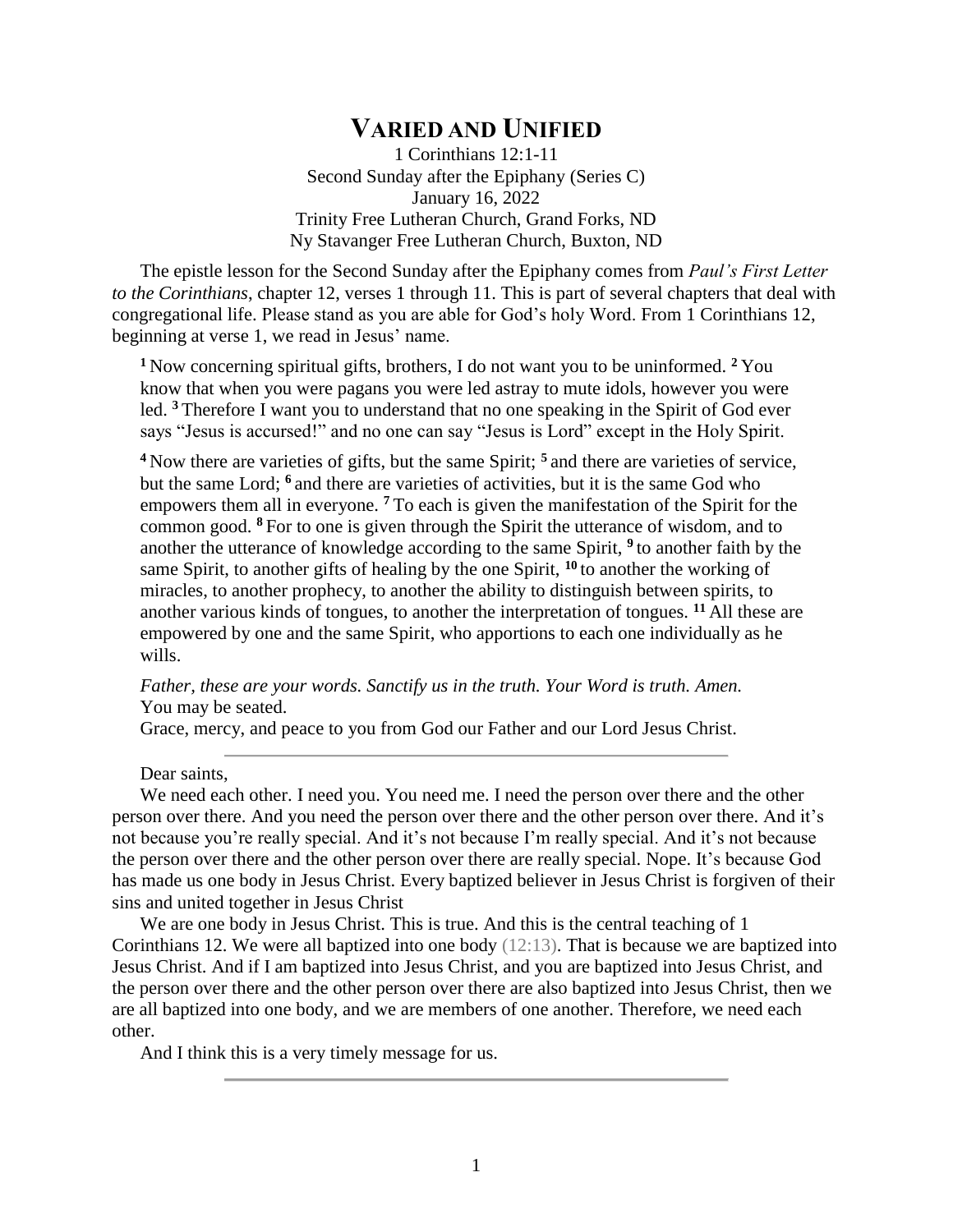## VARIED AND UNIFIED (1 Corinthians 12:1-11)

During this Epiphany season, the epistle lessons all come from 1 Corinthians. The Scripture readings do this sometimes. Instead of jumping around each week to find passages that fit the theme of the day, the epistle readings often follow a continuous reading through one letter. In this case, we're not going through the entire letter of 1 Corinthians, because it's one of the longer letters, but over the next six weeks we will hear most of chapters 12 through 15. And I think it will be good for us to consider these texts together. I'm not sure yet if all six sermons will be from 1 Corinthians, but probably at least four of the next six will be. For sure, this week and the next two Sundays will be. So I would encourage you during your personal devotions to read through 1 Corinthians. Reading all of it will give you some context of what was going on in that congregation, and especially read chapters 12 through 15. It would help to even read these chapters several times, maybe once a week. Then we can consider these chapters together. Instead of me just talking to you for twenty minutes, once a week, you can ask questions or share things you notice. I would especially encourage you to come to the adult Sunday school class, and we can walk through this together.

I think this is a very timely message for us. Chapters 12 through 14 focus on congregational life. All around the world, especially over these last two years, Christians have been struggling with what it means to be the Church. And I think we've seen a problem that has been there for a long time, but has especially been exposed by the pandemic. And it's this: at best, we think of the congregation as a club, and, at worst, we think of it as an event.

Being a member of a club is optional. Usually there is a degree of commitment in joining a club. Or within a club, you might take on certain responsibilities. You join a club, because it's something that interests you, and you want to share that interest with other people. And if, after some time, your interest shifts to something else, that's okay. You can resign from the club, and they might miss you, but you're free to do that. It's optional. Sometimes we think of church that way. You join a congregation because it fits what you want, but if you decide you want a different style of worship, or maybe you just like the people better at some other congregation, then you move on. This is wrong. And it's not just wrong, it's sinful. I should say that sometimes there are valid reasons to transfer to another congregation. But many times, when someone thinks they have a valid reason, they're just rationalizing their decision, when the reasons are actually invalid. So sometimes we treat congregations like clubs that we can freely choose between. You lose interest, someone offends you, or some other club just seems more attractive. So you back away from your commitments and take back your time. In a club you are free to do that.

Attending an event is, of course, even less commitment. And you might even think of church this way. It's just something you do. You go to a concert or a sporting event to get your entertainment fix, and you go to church to fill up your spiritual tank. And I suppose that's better than nothing. If that's what you're doing here, we're still glad you're here. But that falls short of the biblical teaching on the congregation. Or you might feel like you don't even need to come here. You can get your fix on the livestream, or by reading some devotional materials at home, or just by watching a sunset.

We should consider what Scripture has to say about the congregation. If you read through 1 Corinthians, you will see that the congregation in Corinth was, in many ways, messed up. The apostle Paul spends the first four chapters dealing with divisions in the congregation. He also teaches some great doctrine in those chapters, so it's interesting to see how he uses doctrine to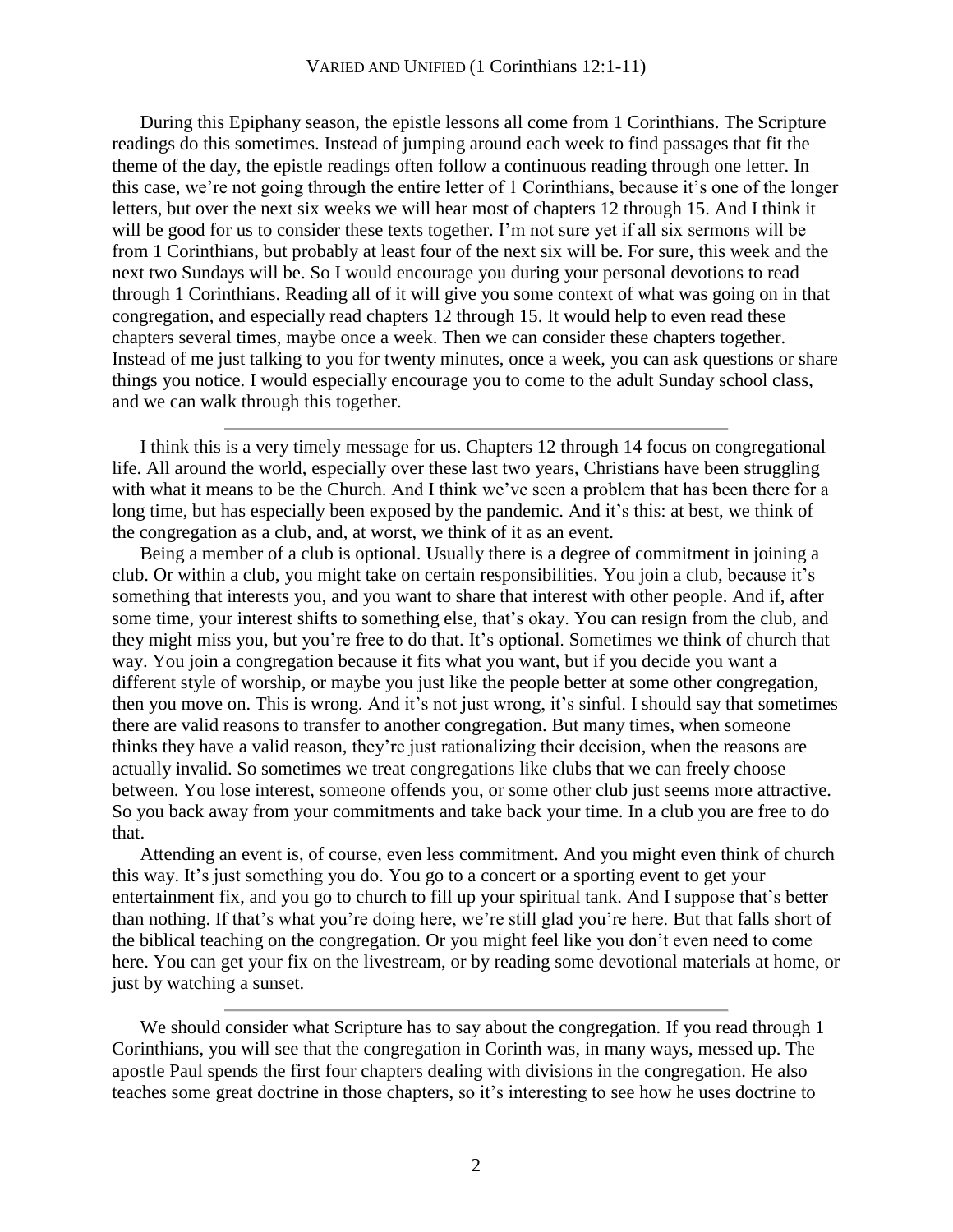address practical problems. Chapters 5 through 7 deal with sexual immorality, lawsuits, marriage, and divorce. These were, and still are, some difficult topics. And, again, Paul addresses them by teaching doctrine. It's not just a matter of him saying, "Hey! Quit doing bad things and start doing good things."

In every case, he exposes what's really going on, why God's Law is the way it is, and why it is really good for us to live according to God's Law. Then chapters 8 through 10 deal with idolatry, that is, the worship of false gods. We don't have a problem with idolatry, so you can ignore that section. I'm being sarcastic, of course. Again, Paul deals with it theologically, because the worship of false gods is obviously a theological problem. Finally, chapters 11 through 14 deal with congregational life. Really, most of the letter has been dealing with congregational life. There were divisions between members. There was sexual immorality among the members. There were lawsuits between members. And members were, apparently, accusing other members of idolatry. Then chapters 11 through 14 deal specifically with worship. Their division and hostility toward one another was manifesting itself in disorderly worship (14:26-40). Recognizing that should give us some insight into why Paul says what he does.

There are a variety of gifts, services, and activities, "But it is the same God who empowers them all in everyone" (12:6). Paul lists, "utterance of wisdom … utterance of knowledge … faith … gifts of healing … the working of miracles … prophecy … the ability to distinguish spirits … various kinds of tongues … the interpretation of tongues" (12:8-10). Some of these sound rather extraordinary.

The key point that Paul emphasizes, over and over again, is that every gift is empowered by the same Spirit, that is, the Holy Spirit, the third person of the Trinity. Seven times in this passage, Paul uses a phrase like, "The same Spirit," "The same Lord," "The same God," or "One Spirit." Seven times he emphasizes that every spiritual gift comes the same source. And when we consider the context of the letter, we can probably figure out why he does this. It's because members were claiming to have these gifts, but using them against one another. I admit that's reading between the lines a little bit, but only a little bit, because Paul has already made a pretty big deal of their divisions. It would be foolish of us to ignore this; it looms over the whole letter. So when Paul emphasizes, over and over again, that it is the same Spirit who empowers all these gifts, his point is that these gifts should not disagree with one another. If one person claims to have the utterance of wisdom, another claims to have the utterance of knowledge, and another claims to have prophecy, but they all disagree, are these gifts really from the Holy Spirit?

They could all be wrong, but at most, only one of them can be right, because it is the same Holy Spirit who empowers these gifts, and the Holy Spirit is not going to disagree with himself. Now, I'm not saying that all of these gifts are bogus. Paul doesn't say that either. That's why I'm not going to say it. But he's making them deal with the question, "If these different people all claim to be speaking for the Holy Spirit, but they say different things, do they really have the gift they claim to have? Is all this really from the Holy Spirit?" The obvious answer is that it cannot be.

Now, at this point you might be thinking, "Pastor, I thought you said this was a timely message for us. But no one here is claiming to have a word from the Holy Spirit and kicking you out of the pulpit." True enough. Nor do we have chaotic worship services where multiple people are trying to take control all at once. I think it's safe to say that we have a much more harmonious life together than the Corinthians did. And I am very thankful for this. What I mean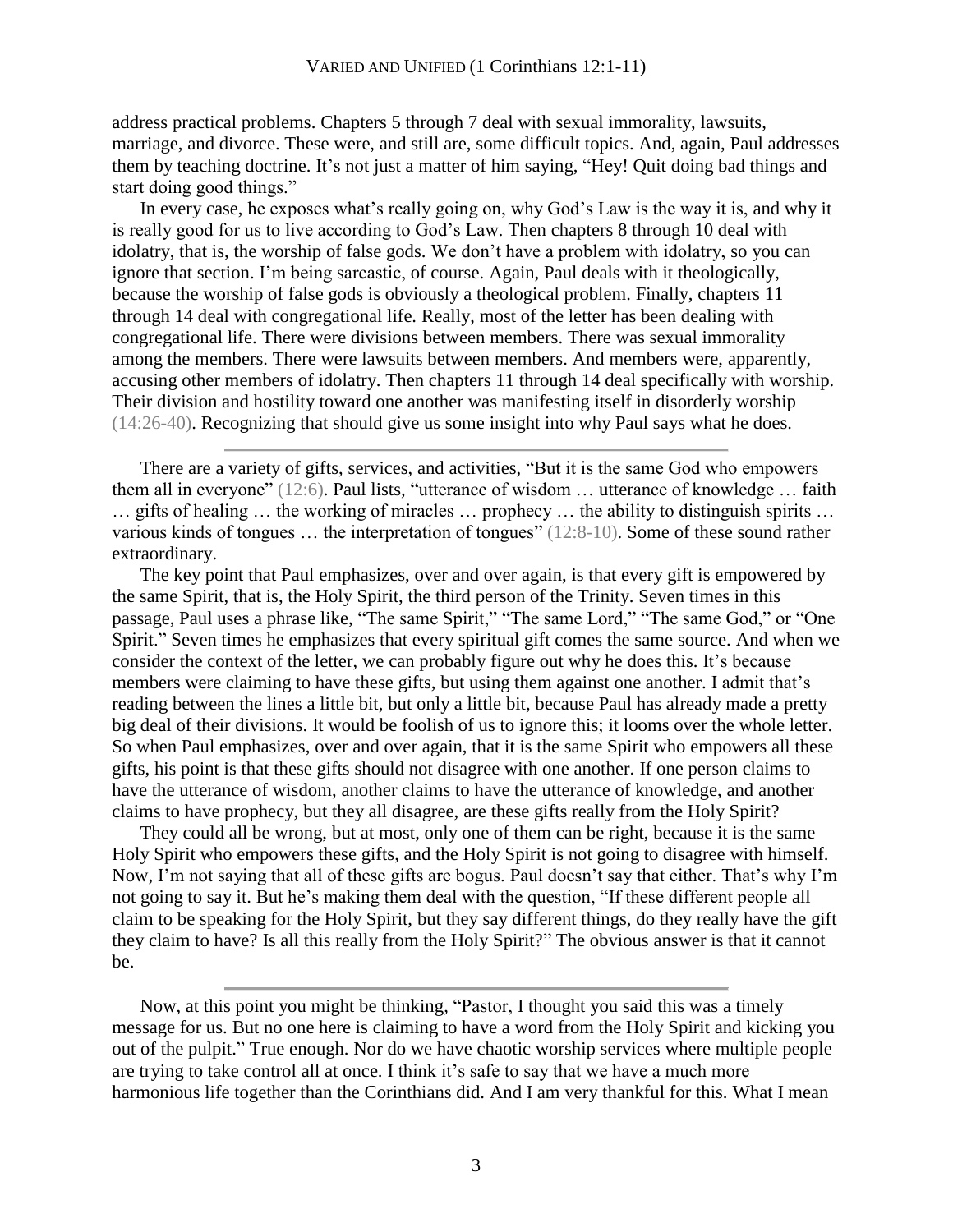when I say that I think this is very timely for us, is that the doctrine Paul uses to address the Corinthian confusion still applies to us. It teaches us what the congregation is and how we should live in it.

The congregation is a body. And it's not just any body, but it is the body of Jesus Christ. I'm stealing now from next week's Scripture reading. We'll read more about this next week, but learning that the congregation is the body of Christ helps us to understand this first part of chapter 12. It helps us to see that there are various gifts, there are various services, and there are various activities. And yet, we are united in one body. In fact, if we are, indeed, one body, then we must have various gifts, various services, and various activities. We cannot all be the same, because if we were all the same, then we would just be a useless collection of ears or a pile of toenails. Instead, we are a body with various members who have various gifts, various services, and various activities.

One of the things we learn from this is that the congregation is a gift. God has made you a member of this body. When we talk about the church being the body of Christ, we don't simply mean that every Christian in the history of world is united to Jesus Christ and to one another. That's true. And the value of that is that, wherever you go, if you find Christians there, they are your brothers and sisters in Jesus Christ. And we are still united with the saints of God who have fallen asleep in Jesus Christ. This is good and can be extremely comforting. But the point Paul makes here is that, at the local, congregational level, we are the body of Christ.

This congregation is the body of Christ. It's not like we are a tiny fraction of the body of Christ, which really only consists of all Christians. That's not right. Sometimes we think that way. And it's true that the universal Church is the body of Christ. But, more often, when the New Testament speaks of the Church as the body of Christ, it's talking about a single congregation. Later in chapter 12, Paul says to the Corinthians, "You are the body of Christ" (12:27). It's interesting that he doesn't say, "*We* are the body of Christ," including himself in it, because he's not with them there, and he's not a member of their congregation. He's writing to them from outside their congregation, so he says, "*You* are the body of Christ." So we can also say that this congregation, right here, right now, is the body of Christ. We are not just a part of the body. We *are* the body. If anything is missing from us, it's not the millions or billions of Christians all over the world; it's the actual members of this congregation who are absent. That's all. We are the body of Christ. The real Jesus Christ, who was crucified for us and was raised from the dead, is here now, among us and in us.

Now this has profound implications for how we think of our life together and how we live together as a congregation. We'll save some of those implications next week, but today we need to say something about service in the congregation. Church membership is a vocation. It's something God calls you to. When we answer that calling, we commit ourselves to service in the congregation. That service begins with being present at worship and praying for one another.

You might think that you are the only one who suffers if you are absent from worship. But that's not true. Those who gather without you suffer your absence. It's hard to describe this. Maybe I'll figure it out more next week. And I'll say something next week about how Covid affects this too. So if I don't say everything you think I should, just wait a week. After next Sunday you can get mad at me.

Part of the issue is this: worship is a participatory thing. It's not like going to a show where you just sit, watch, and listen. Some parts of worship, like singing, confessing, and responsive readings, are obviously participatory, but also the silent, passive parts. When we hear the Word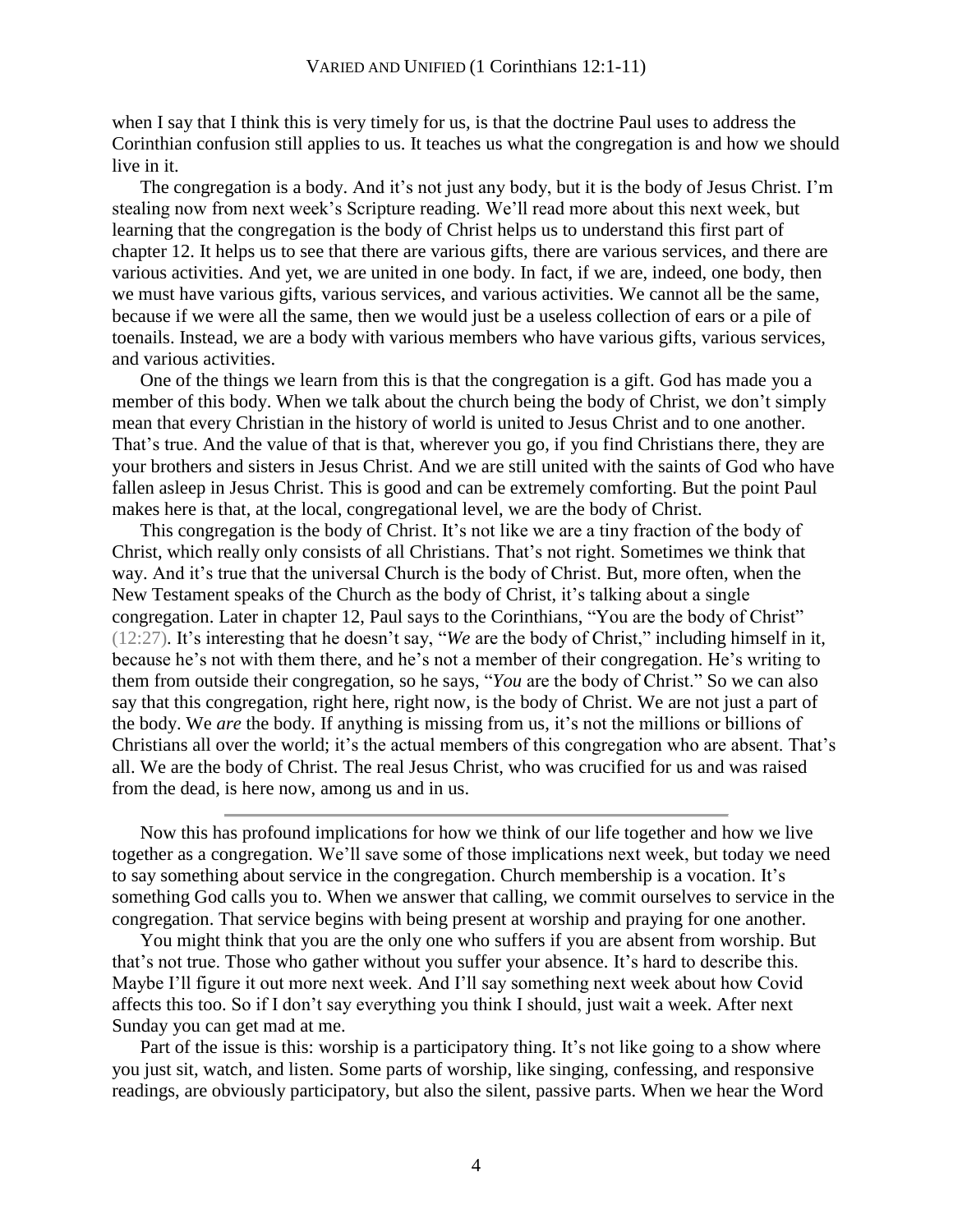of God together or receive the Lord's Supper together, we're experiencing that as one body. It's kind of like the difference between eating supper alone and eating supper with your family. Actually, it's more intense than that. It's the difference between eating supper with your foot attached or not. If you could somehow detach your foot from the whole eating and digesting process, it wouldn't get the same nutrients as the rest of your body, and your whole body would suffer. So you are providing a service to the congregation and to the rest of the members when you are present to hear, sing, confess, and pray together.

Then you are also called to pray for one another. Every member of the body is called to these two things: worship and prayer.

Beyond this, there are various other services or activities that you may be called to. And these differ from member to member. Some services are outlined in our church constitution.

There are various councils or committees. As a congregation, we have committed ourselves to maintain these offices, because we see them as necessary for the good order of the congregation. Right now, the nominating committee is seeking nominees for these offices. They have a difficult task. If they ask you to accept a nomination, please consider it. The duties for many of our offices are outlined in our church constitution. If you don't have a copy, pick one up. They're the blue books on the back table. If you have not been asked yet, but you are willing to serve, you can make their job easier and let them know that you are willing to serve. There is a great variety of services. Some are a big commitment; others require very little. Some require monthly meetings. Some even require work between those meetings. Then there are other committees that only meet once a year. When you are asked to serve, don't say "yes" before you know what the duties are. Find out exactly what is being asked of you. Consider if you are willing to do what is asked, and then give your answer.

We elect these offices at the annual meeting, which is coming up on February 6. The annual meeting should be a priority for every voting member. Voting members, by the way, are those "who are eighteen years of age and not under church censure." Sometimes the meeting seems boring or inconsequential. As for it being boring, you just need to get over that. Most of the important things in life are boring. And it is certainly not inconsequential. This meeting dictates how our congregation operates. We decide who will serve. We remember and consider what we have done in the last year. We look forward to the next year. We decide how we will spend what we have mutually given. If you give offering, even one dollar a year, you have a responsibility to come to the annual meeting. You don't actually decide what to do with your dollar. Instead, you participate in the decision of what we do with all the dollars.

There are also various services that are not outlined in the constitution, but which are valuable to our life together. For example, we need more ushers. If you can usher, look at what the responsibilities are, and put your name on the sign-up sheet on the back table. We also need one or two more people to learn how to operate the livestream. This would be to fill in sometimes, maybe up to once a month. If you are interested in this, talk to me. There also seems to be a need for drivers. Some of our members don't drive, or they might drive very little, especially in winter. If you are willing to give a person a ride to church, talk to me. And there are really a great many good things that we could do as a congregation if members are willing to do them. You may have an idea of something that would be a great service to our congregation, our community, or the Church at large. The first thing you should do is recognize that it might not work, or someone might say, "No." Most good ideas, it seems, don't work out in the end. And if